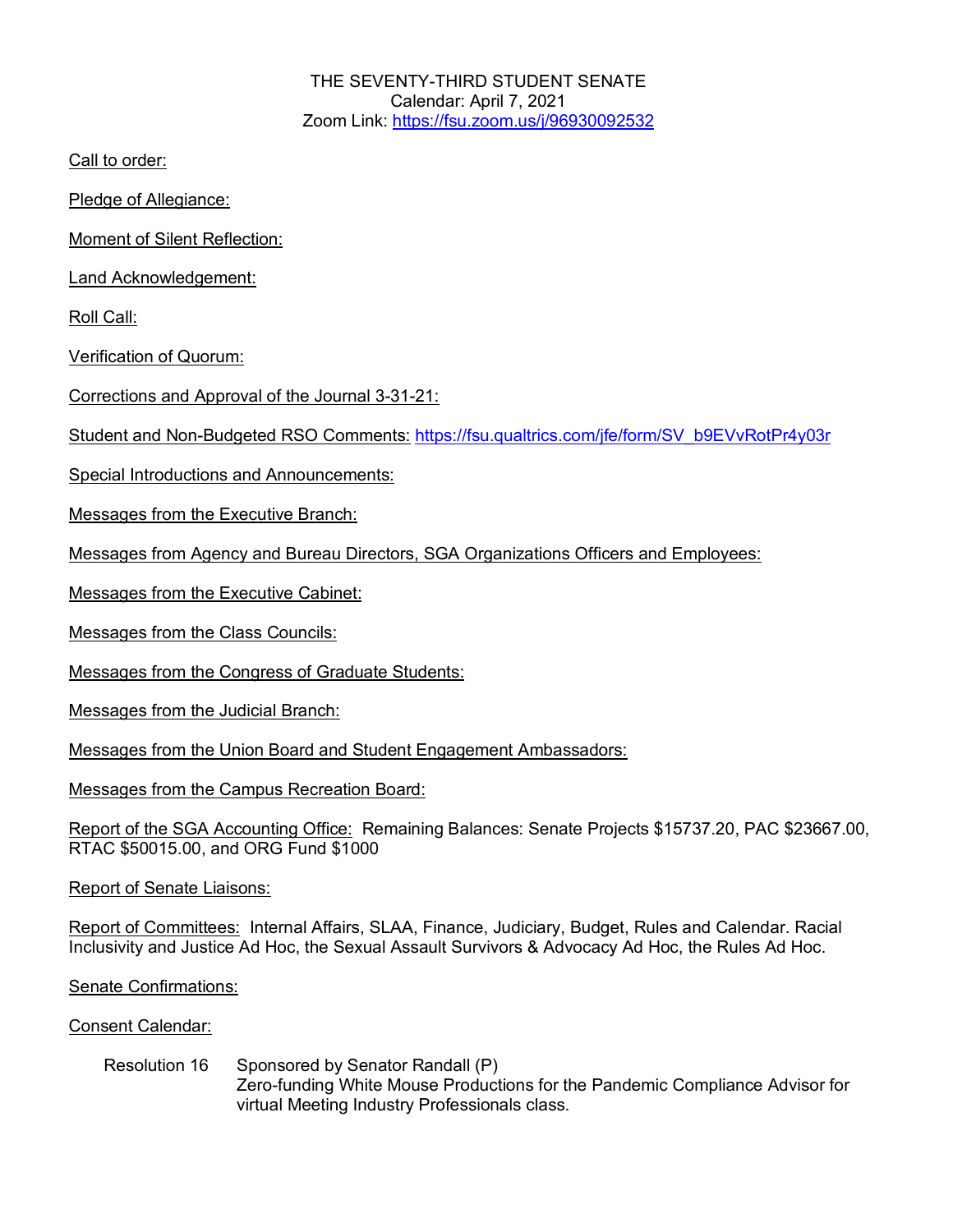| Resolution 17 | Sponsored by Senator Roy (P)                                                     |
|---------------|----------------------------------------------------------------------------------|
|               | Zero-funding All-Night Yahtzee and allocating \$685 in PAC funds to the American |
|               | <b>Medical Student Association.</b>                                              |

## Bills First Reading:

| Bill 3         | Sponsored by Senator Villacorta (P)<br>Updating the list of major offices to preserve checks and balances and<br>address conflicts of interest. REFERRED TO JUDICIARY 01.13. TABLED IN<br>JUDICIARY, 01.22, 01.26, 02.22, 03.01, 03.10, 03.22.                                                                                              |
|----------------|---------------------------------------------------------------------------------------------------------------------------------------------------------------------------------------------------------------------------------------------------------------------------------------------------------------------------------------------|
| <b>Bill 21</b> | Sponsored Senator Daraldik (P), A. Gonzalez, Hunter, R. Gonzales, Ramos, Roy,<br>Preshia, Lessard, Stults, Nasworthy (Co)<br>Establishing the Arab Student Union as a SGA Agency at the 2021 Spring SGA<br>Inauguration. REFERRED TO BUDGET THEN SLAA, INTERNAL AFFAIRS,<br>JUDICIARY, 03.03. TABLED IN BUDGET, 03.09, 03.15, 03.22, 03.30. |
| <b>Bill 29</b> | Sponsored Senator Randall (P)<br>Reformatting the Senate financial certification statute and expand the duties of the<br>Student Senate Pro Tempore related to financial certification of Senators.<br><b>REFERRED TO JUDICIARY, 03.24.</b>                                                                                                 |
| <b>Bill 30</b> | Sponsored Senator Linsky (P)<br>To streamline the promulgation of constitutional amendments passed by the Senate.<br><b>REFERRED TO JUDICIARY, 03.24.</b>                                                                                                                                                                                   |
| <b>Bill 32</b> | Sponsored Senator Arutt (P), Tackett, Stults, Linsky, Randall (Co)<br>Transferring \$550.60 from the Senate Projects account to the Food for Thought<br>Pantry to purchase plastic grip can openers. REFERRED TO SLAA, THEN BUDGET,<br>03.31.                                                                                               |
| <b>Bill 33</b> | Sponsored Senator Grunberger (P), Rudolph (Co)<br>Reallocating \$600 from SCURC Food Account to SCURC Expense Account.                                                                                                                                                                                                                      |

Bills Second Reading:

Constitutional Amendments:

## Resolutions:

| <b>Resolution 4</b>  | Sponsored Senator Villacorta (P)<br>Amending Senate structure and composition about who should run the meeting<br>during the transition of senate and vacancies. REFERRED TO RULES &<br>CALENDAR 01.13. TABLED IN RULES & CALENDAR 01.20, 01.27, 02.01, 02.03,<br>02.10, 02.17, 02.23, 03.09, 03.10, 03.17, 03.24, 03.31.                                            |
|----------------------|----------------------------------------------------------------------------------------------------------------------------------------------------------------------------------------------------------------------------------------------------------------------------------------------------------------------------------------------------------------------|
| <b>Resolution 17</b> | Sponsored by Senator Daraldik (P)<br>The 73 <sup>rd</sup> Senate to implore the SGA Executive Branch, FSU Administration, and other<br>FSU entities to rescind support of the IHRA Definition of Antisemitism and further<br>support the Palestinian community in free-speech. REFERRED TO SLAA, 02.10.<br>TABLED IN SLAA, 02.16, 02.23, 03.09, 03.16, 03.23, 03.30. |